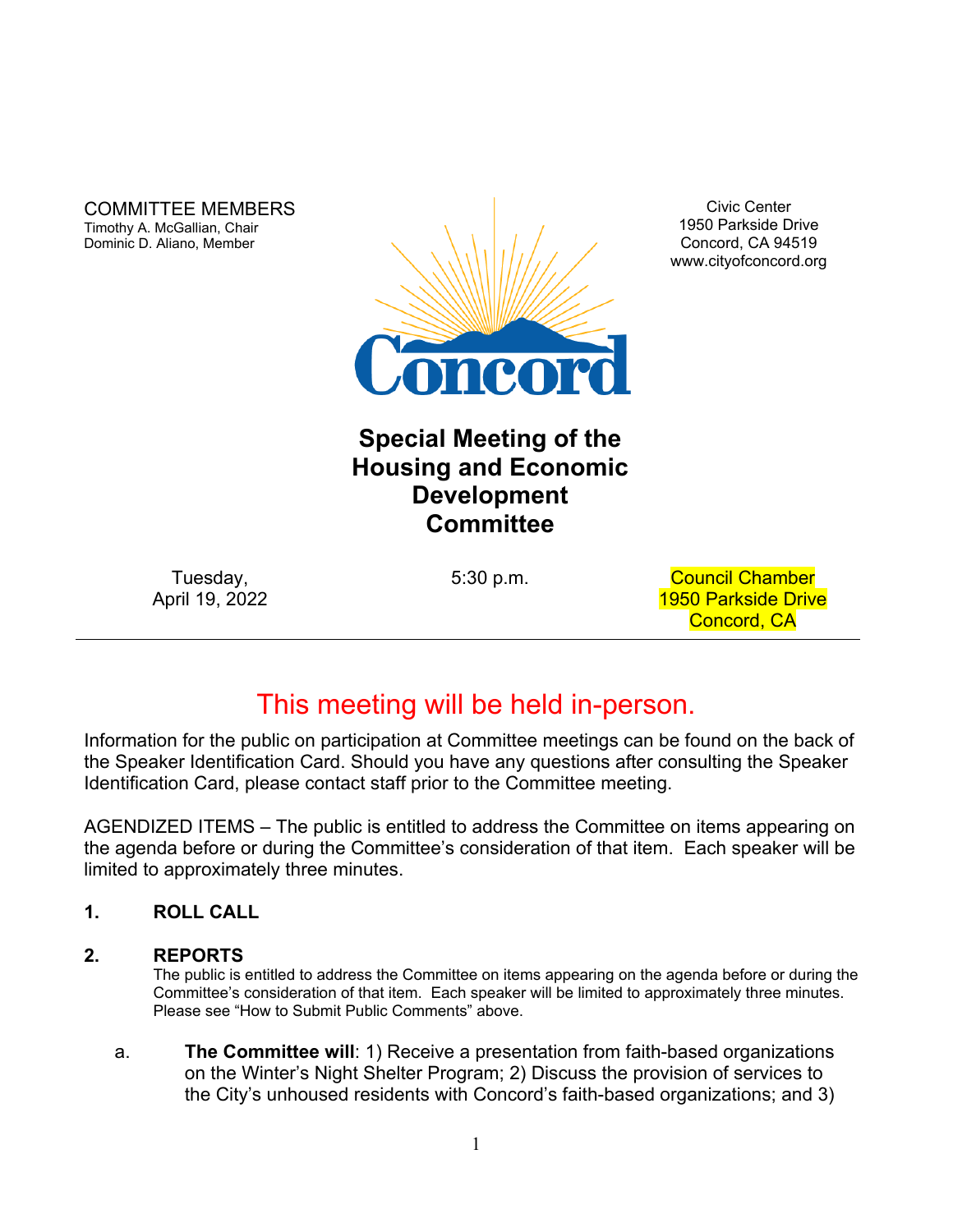Provide direction to staff on what actions or information, if any, it wants to refer to the full Council for consideration. **Report by Brenda Kain, Housing Manager**.

# **3. ADJOURNMENT**

### **NOTICE TO THE PUBLIC**

*There is a 90-day limit for the filing of a challenge in the Superior Court to certain City administrative decisions and orders which require a hearing by law, the receipt of evidence, and the exercise of discretion. The 90-day limit begins on the date the decision is final (Code of Civil Procedure §1094.6). Further, if you challenge an action taken by the City Council in court, you may be limited by California law to raising only those issues you or someone else raised in the hearing or in a written correspondence delivered to the City Council prior to or at the hearing.*

*In accordance with the Americans with Disabilities Act and California Law, it is the policy of the City of Concord to offer its public programs, services and meetings in a manner that is readily accessible to everyone, including those with disabilities. If you are disabled and require a copy of a public hearing notice, or an agenda and/or agenda packet in an appropriate alternative format; or if you require other accommodation, please contact the ADA Coordinator Tianjun Cao at (925) 671-3243 or [Tianjun.cao@cityofconcord.org,](mailto:Tianjun.cao@cityofconcord.org) at least 24 hours in advance of the meeting. Advance notification within this guideline will enable the City to make reasonable arrangements to ensure accessibility.* 

Distribution: City Council Valerie Barone, City Manager Susanne Brown, City Attorney Justin Ezell, Assistant City Manager Joelle Fockler, City Clerk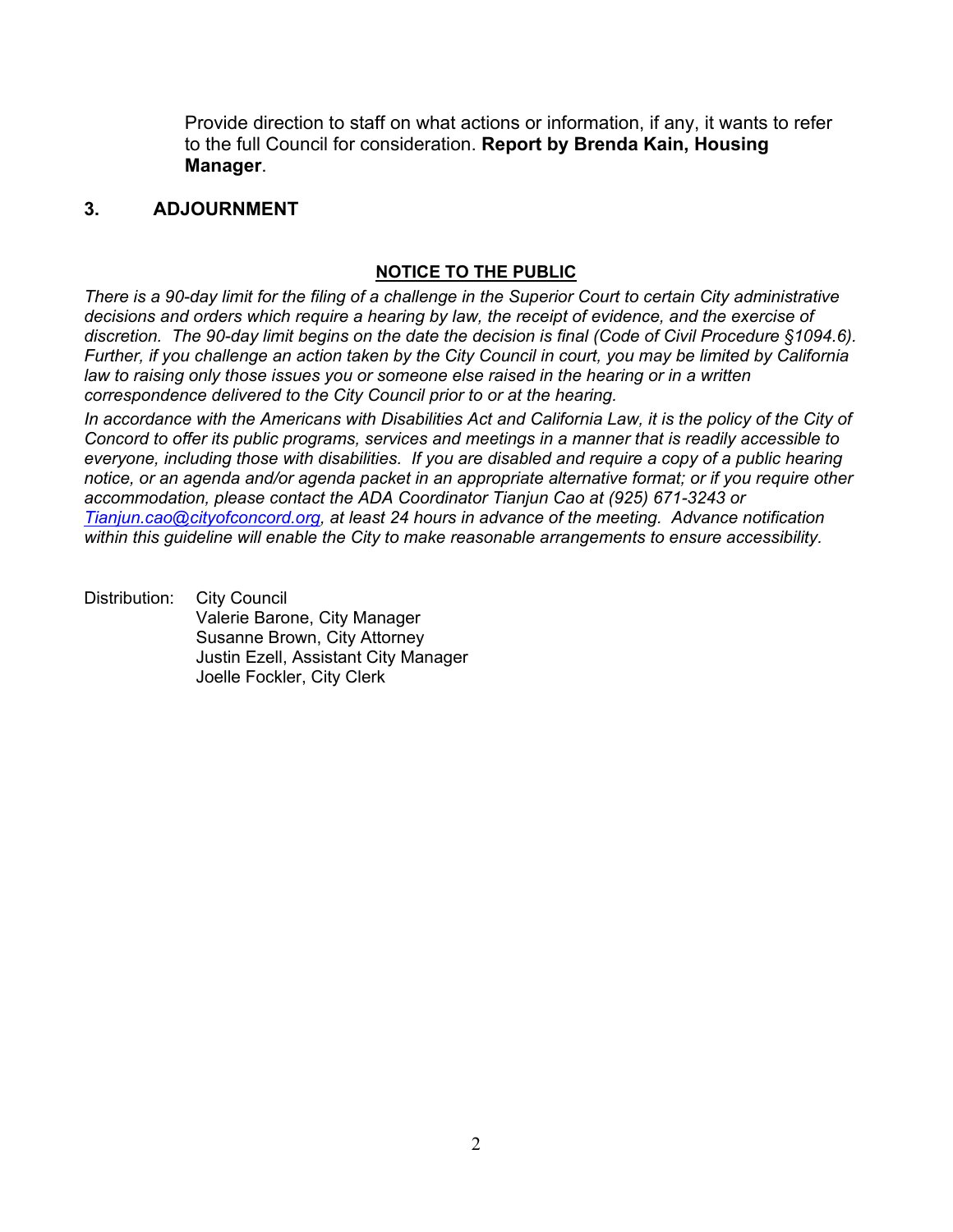

# **Staff Report**

| Date:               | April 19, 2022                                                                                                                            |
|---------------------|-------------------------------------------------------------------------------------------------------------------------------------------|
| To:                 | Council Committee on Housing & Economic Development                                                                                       |
| From:               | Justin Ezell, Assistant City Manager                                                                                                      |
| <b>Reviewed by:</b> | Kevin Marstall, Director of Community Development                                                                                         |
| <b>Prepared by:</b> | Brenda Kain, Housing Manager<br>Brenda.kain@cityofconcord.org<br>(925) 671-3088                                                           |
| Subject:            | The Committee will:                                                                                                                       |
|                     | Receive a presentation from faith-based organizations on the<br>1)<br><b>Winter's Night Shelter Program;</b>                              |
|                     | Discuss the provision of services to the City's unhoused<br>2)<br>residents with Concord's faith-based organizations; and                 |
|                     | Provide direction to staff on what actions or information, if any, it<br>3)<br>wants to refer to the full City Council for consideration. |

# **Report in Brief**

At the meeting on February 22, 2022, the City Council referred a discussion item concerning the Winter Night's Shelter Program, which is spearheaded by various faithbased organizations, to the Council Committee on Housing & Economic Development (HED) for discussion. Furthermore, Council encouraged the Committee Members to have a discussion with Concord's faith-based organizations regarding the provision of services to the City's unhoused residents.

# **Recommended Action**

Receive a presentation from faith-based organizations on the Winter Night's Program; discuss the provision of services to the City's unhoused residents with Concord's faithbased organizations; and provide direction to staff on what information or action, if any, the Committee wants referred back to the full City Council for consideration.

# **Background**

During the February 22, 2022, City Council meeting, Councilmember Birsan requested support from the Council to hear a presentation on the Winter Night's Shelter Program